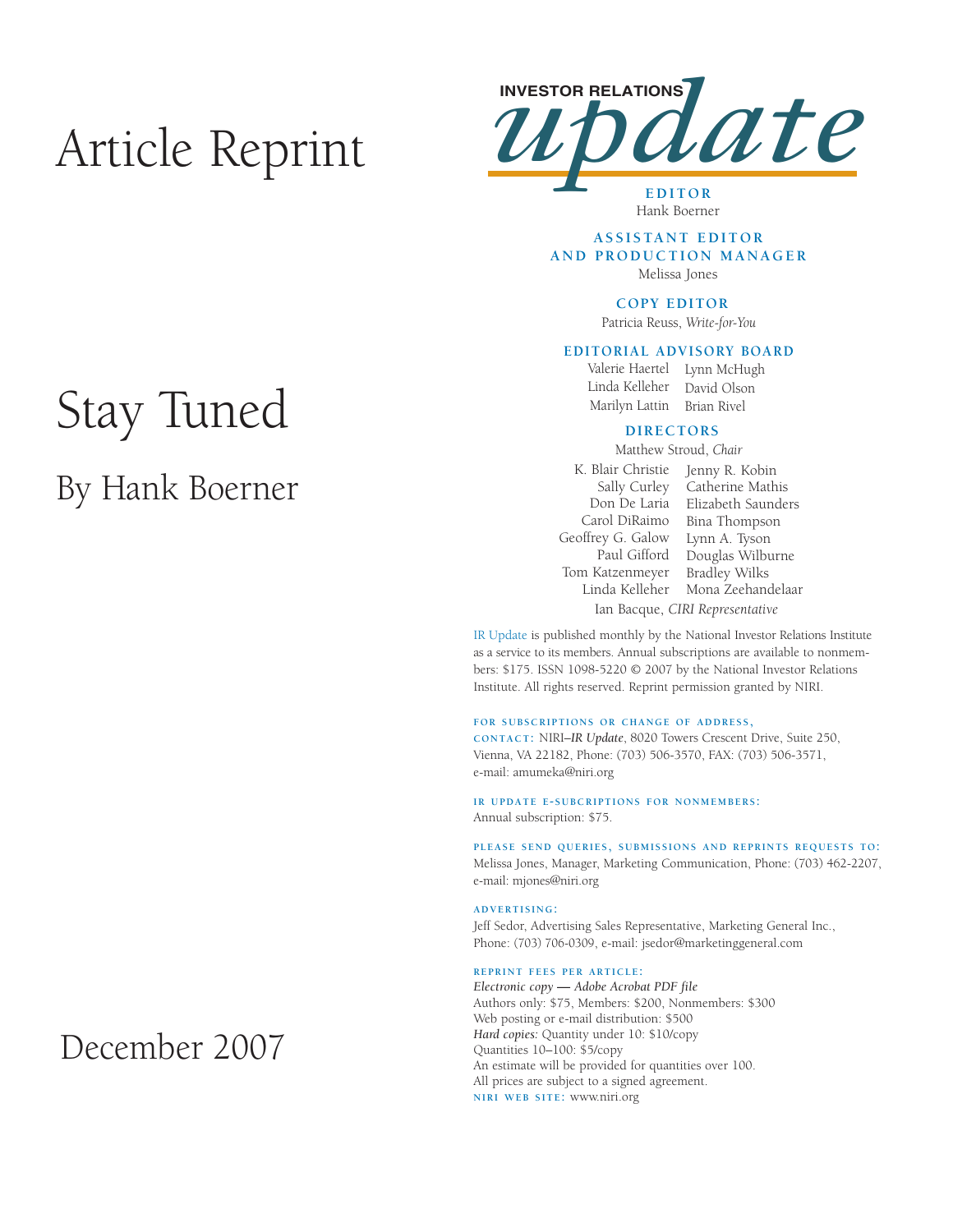# **STAY TUNED**

# STAY TUNED! 2008 — Will be a Year of Tremors and Quakes and Seismic Shifts for IR Professionals?

# **BY HANK BOERNER**

Folks who live in California know all about earthquakes<br>
— the sudden shaking, rockin' and rollin', the frightenis<br>
shifts of the earth's crust as tremendous pressure is release<br>
the existence of massive tectonic plates fa — the sudden shaking, rockin' and rollin', the frightening shifts of the earth's crust as tremendous pressure is released by the grinding of massive tectonic plates far beneath the surface of the ground. Unseen, all this can occur without warning; at other times, warning signs will be there … ignore them at your peril! Earthquakes can create wide swaths of damage on land; when they occur in the seabeds of the earth's oceans, deadly tsunamis strike distant shorelines. Some earthquake zones are highly visible — like the San Andreas fault line undulating for miles through the Golden State — and others are not.

Tiny Manhattan Island, for example, really does sit on a fault line deep beneath the bedrock; the fault line slices across the midtown skyscraper zone. No one worries about quakes because none of any magnitude has happened on Manhattan. But, New York City has seen its share of financial earthquakes, with devastating aftershocks rippling from the downtown epicenter out to distant capitals such as in October 1929, October 1987 and during the tech stock meltdown in spring 2000.

Of course, we're talking about sudden capital markets shake ups, investment bubble bursts, stock market meltdowns, and the resulting shock waves that pound the financial system. The subprime mortgage bubble-bust is sure to roil the earth beneath Wall Street in 2008. as a million-plus mortgages re-set to higher rates early in the year. There are other issues that could send shock waves to public companies; every year-end we present our look at the coming year, and suggest what investor relations and financial professionals should *"stay tuned to."* Certainly 2008 has the potential to be a year filled with many metaphorical earth tremors and perhaps a few major earthquakes that will shake up Corporate America and Wall Street. Here are a few warning signs we're picking up on our editorial seismometer.

**Stay Tuned to...** the still-intensifying focus on CEO compensation on the part of institutional investors. And others — business journalists, members of congress, shareholder advocates and coalitions, social critics, academics, and corporate boards of directors for starters. The debate about "overpaying" for "underperformance" or "unresponsiveness" (company-shareholder) or the size of going-away packages for execs all create headlines and underscore the growing gap between CEO and bottom-pay workers. And these issues have the potential to deliver real shocks to the reputations (and share prices) of some public companies. The spring 2007 proxy



*Hank Boerner*

season maneuvering was already underway when expanded disclosure rules for exec comp (the new "CD&A") became effective too late for concerted action by shareholders. But like the warning tremors before the earthquake, much has been going all through 2007 as activist and mainstream investors prepare for the 2008 proxy contests — 2007 voting campaigns were just the warm up. The main events will be proxy seasons 2008, 2009 and beyond.

Keep in mind that it's more than just the cash. All elements of executive compensation packages are focal points of critics of *continued on page 13*